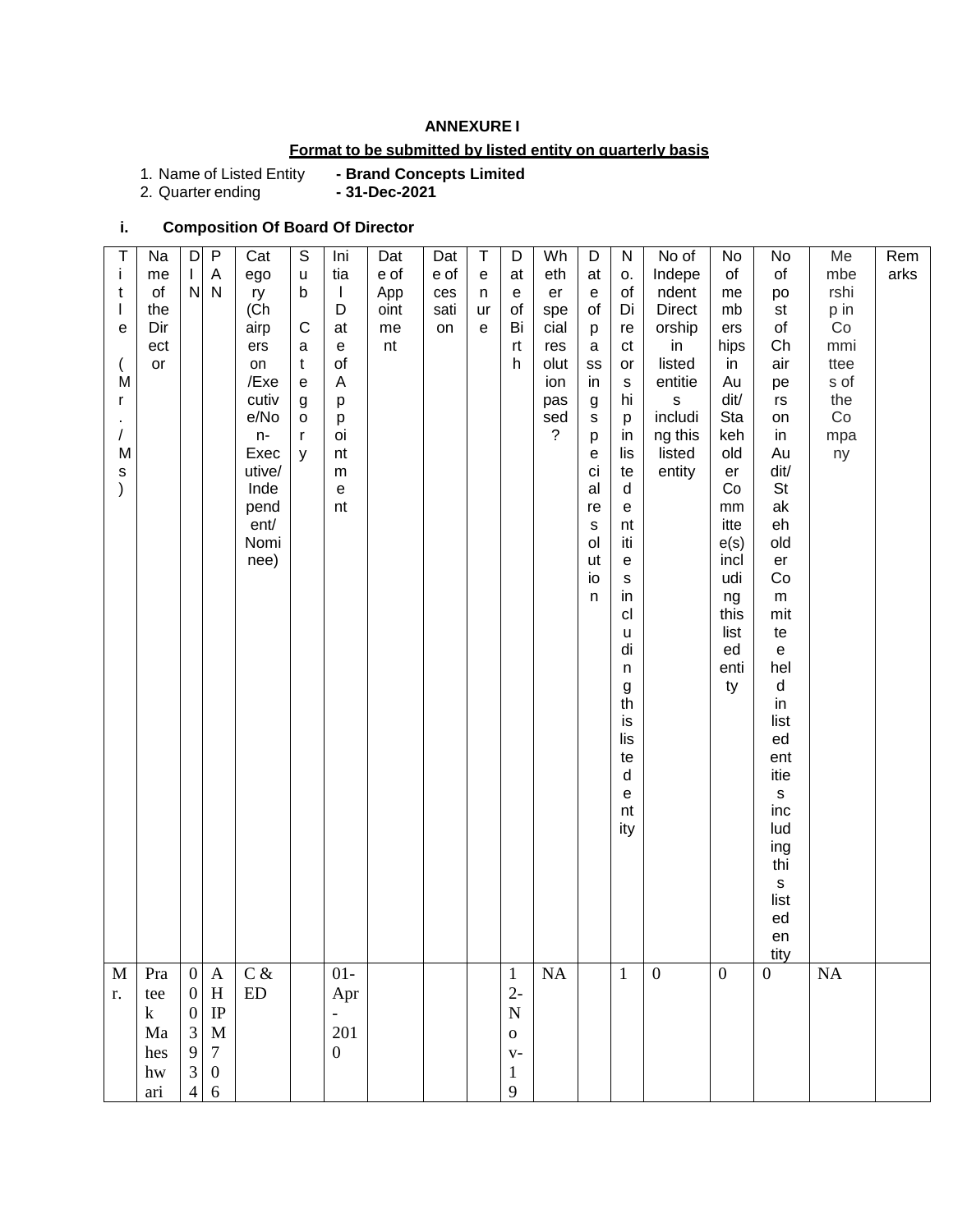|                                                               |                                                                             | $\overline{3}$<br>$\boldsymbol{0}$<br>L                                                                                                                                                                                                                                              |                       |            |                                                      |                        |                                      | $\,8\,$<br>$\mathbf{1}$                                                                                                         |          |                                                                                                                                                    |                |                  |                  |                  |                         |  |
|---------------------------------------------------------------|-----------------------------------------------------------------------------|--------------------------------------------------------------------------------------------------------------------------------------------------------------------------------------------------------------------------------------------------------------------------------------|-----------------------|------------|------------------------------------------------------|------------------------|--------------------------------------|---------------------------------------------------------------------------------------------------------------------------------|----------|----------------------------------------------------------------------------------------------------------------------------------------------------|----------------|------------------|------------------|------------------|-------------------------|--|
| $\mathbf M$<br>r.                                             | Ab<br>hin<br>$\rm av$<br>Ku<br>mar                                          | $\boldsymbol{0}$<br>$\boldsymbol{\mathsf{A}}$<br>$\mathcal{O}$<br>$\sqrt{6}$<br>$\mathbf X$<br>$\sqrt{6}$<br>$\,8\,$<br>${\bf P}$<br>$\boldsymbol{7}$<br>$\,8\,$<br>$\mathbf{1}$<br>$\,8\,$<br>$\boldsymbol{7}$<br>9<br>$\boldsymbol{0}$<br>$\boldsymbol{0}$<br>$\mathsf{C}$         | ${\rm ED}$<br>$\rm K$ |            | $12-$<br>Sep<br>$\overline{\phantom{0}}$<br>201<br>3 |                        |                                      | $1\,$<br>$5-$<br>$\mathrm{Ja}$<br>$n-$<br>$\mathbf{1}$<br>$\mathbf{9}$<br>$\bf 8$<br>$\mathbf{1}$                               | $\rm NA$ |                                                                                                                                                    | $\overline{2}$ | $\mathbf{1}$     | $\overline{2}$   | $\boldsymbol{0}$ | AC,SC                   |  |
| $\mathbf M$<br>$\mathbf{r}\mathbf{s}$<br>$\ddot{\phantom{0}}$ | An<br>nap<br>$\,$ urn<br>$\mathbf{a}$<br>Ma<br>hes<br>hw<br>ari             | $\overline{0}$<br>$\overline{A}$<br>$\mathsf{C}$<br>$\boldsymbol{0}$<br>$\boldsymbol{\mathsf{A}}$<br>$\boldsymbol{0}$<br>$\mathfrak{Z}$<br>${\bf P}$<br>$8\,$<br>$\mathfrak{Z}$<br>$\tau$<br>$\overline{4}$<br>$\frac{2}{3}$<br>6<br>$\overline{\mathcal{L}}$<br>$\mathbf D$         | $\mathbf M$           | <b>NED</b> | $15 -$<br>Jan<br>-<br>201<br>5                       |                        |                                      | $\overline{3}$<br>$1-$<br>$\mathbf{O}$<br>$\mathsf{ct}$<br>$\overline{\phantom{a}}$<br>$\mathbf{1}$<br>$\overline{9}$<br>5<br>5 | $\rm NA$ |                                                                                                                                                    | $\mathbf{1}$   | $\boldsymbol{0}$ | $\mathbf{1}$     | $\mathbf{1}$     | SC, NR<br>$\mathsf C$   |  |
| $\mathbf M$<br>r.                                             | $\rm Ku$<br>$_{\rm sha}$<br>gra<br><b>Tos</b><br>hni<br>wal                 | $\boldsymbol{0}$<br>$\mathbf A$<br>$\mathbf C$<br>$\boldsymbol{7}$<br>$\, {\bf B}$<br>$\mathbf{1}$<br>${\bf P}$<br>$\mathbf{1}$<br>$\tau$<br>$\mathbf T$<br>$\boldsymbol{0}$<br>$\overline{4}$<br>$\overline{c}$<br>6<br>9<br>$\boldsymbol{7}$<br>$\mathbf{1}$<br>$\mathbf R$        | ${\rm ID}$            |            | $15 -$<br>De<br>$C-$<br>201<br>7                     | $15 -$<br>Dec-<br>2017 | $\sqrt{6}$<br>$\boldsymbol{0}$       | $\sqrt{2}$<br>$0-$<br>$\mathbf{O}$<br>$\mathsf{ct}$<br>$\overline{\phantom{a}}$<br>$\mathbf{1}$<br>9<br>8<br>$\mathbf{1}$       | Yes      | $\mathbf{1}$<br>$5-$<br>$\mathbf D$<br>ec<br>$\qquad \qquad \blacksquare$<br>$\overline{c}$<br>$\boldsymbol{0}$<br>$\mathbf 1$<br>$\boldsymbol{7}$ | $\mathbf{1}$   | $\mathbf{1}$     | $\overline{2}$   | $\mathbf{1}$     | AC,SC<br>$,\!{\rm NRC}$ |  |
| $\mathbf M$<br>r.                                             | $\rm{Ma}$<br>nis<br>$\boldsymbol{\textbf{h}}$<br>Sak<br>sen<br>$\mathbf{a}$ | $\boldsymbol{0}$<br>$\boldsymbol{\mathsf{A}}$<br>${\bf F}$<br>$\,8\,$<br>$\rm K$<br>$\boldsymbol{0}$<br>${\bf P}$<br>1<br>${\bf S}$<br>$\overline{\mathcal{L}}$<br>6<br>$\boldsymbol{0}$<br>$\mathfrak s$<br>5<br>$\overline{7}$<br>$\boldsymbol{0}$<br>$\boldsymbol{7}$<br>$\bf{B}$ | $\rm ID$              |            | $22 -$<br>Ma<br>$\mathbf{r}$ –<br>201<br>8           | $24 -$<br>May-<br>2021 | $\mathbf{1}$<br>2.<br>$\overline{5}$ | $\boldsymbol{0}$<br>$2-$<br>$\mathbf O$<br>$\mathsf{ct}$<br>$\mathbf{1}$<br>9<br>$\boldsymbol{7}$<br>$\mathbf{1}$               | Yes      | $\overline{\mathbf{3}}$<br>$0-$<br>${\bf S}$<br>${\rm e p}$<br>$\sqrt{2}$<br>$\boldsymbol{0}$<br>$\overline{c}$<br>$\,1\,$                         | $\mathbf{1}$   | $\mathbf{1}$     | $\mathbf{1}$     | $\boldsymbol{0}$ | $\mathbf{A}\mathbf{C}$  |  |
| $\mathbf M$<br>r.                                             | Nar<br>end<br>$\rm er$<br>Ka<br>bra                                         | $\boldsymbol{\rm{A}}$<br>$\boldsymbol{0}$<br>$\, {\bf B}$<br>$6\,$<br>$\,8\,$<br>${\bf Q}$<br>5<br>${\bf P}$<br>$\mathbf{1}$<br>$\sqrt{2}$<br>$8\,$<br>$\boldsymbol{7}$<br>$\mathbf{1}$<br>5<br>$\overline{c}$                                                                       | $\rm ID$<br>$\rm K$   |            | $01-$<br>No<br>$V -$<br>202<br>$\mathbf{1}$          | $01-$<br>Nov-<br>2021  | $\sqrt{6}$<br>$\boldsymbol{0}$       | $\sqrt{2}$<br>$9-$<br>${\bf S}$<br>${\rm e p}$<br>$\overline{\phantom{a}}$<br>$\mathbf{1}$<br>$\overline{9}$<br>5               | $\rm No$ |                                                                                                                                                    | $\mathbf{1}$   | $\mathbf{1}$     | $\boldsymbol{0}$ | $\boldsymbol{0}$ | ${\rm NRC}$             |  |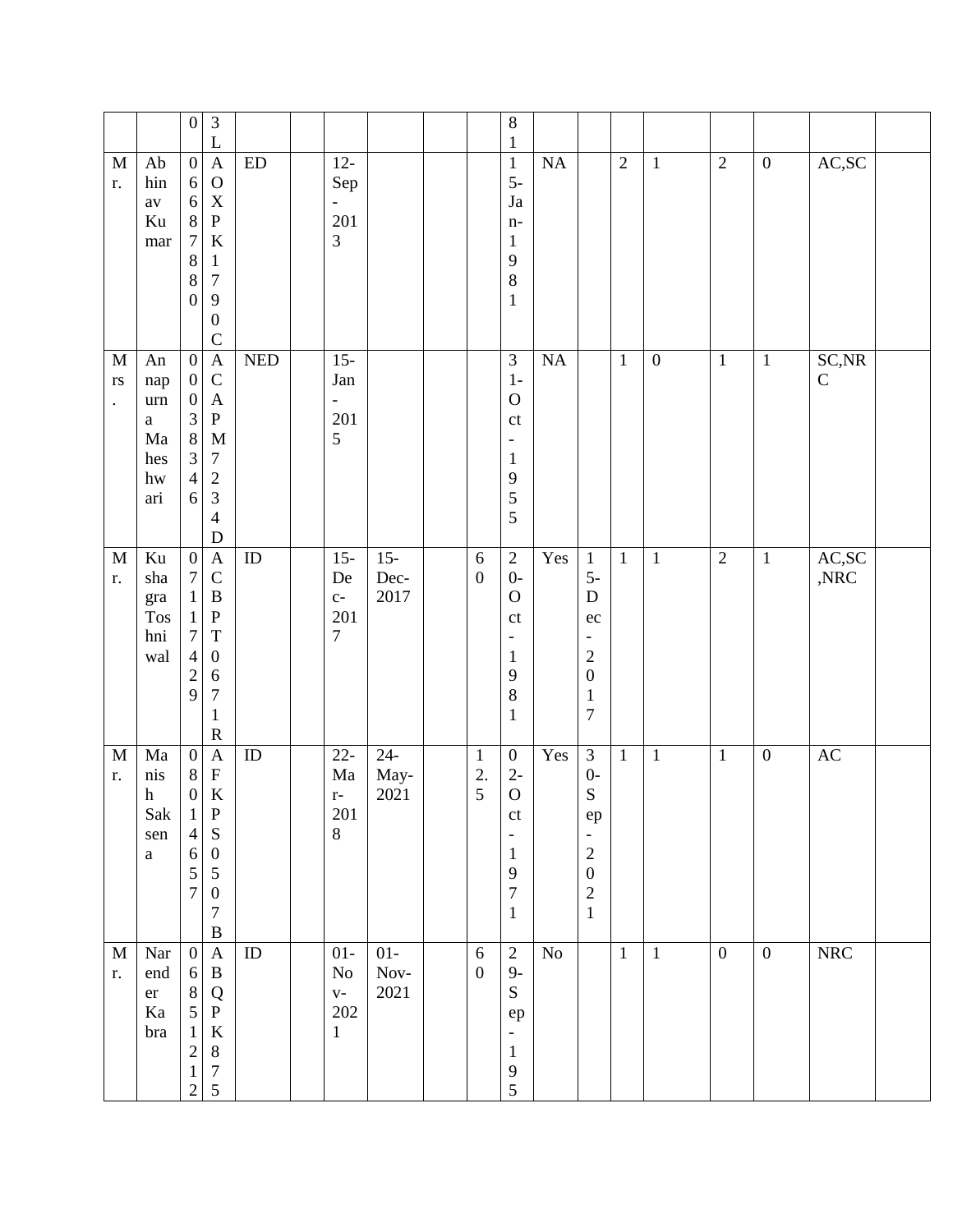| <b>Company Remarks</b>                   | In Last Board Meeting Mr. Prateek Maheshwari is the Chairperson held on 01st<br>November 2021 |  |
|------------------------------------------|-----------------------------------------------------------------------------------------------|--|
| Whether Regular chairperson<br>appointed | No                                                                                            |  |

## **ii. Composition of Committees**

Yes

#### **a. Audit Committee**

Whether Chairperson is related to MD or CEO

| Sr.<br>No. | Name of the Director | Category | Chairperson/Membership | Appointment<br>Date | <b>Cessation Date</b> |
|------------|----------------------|----------|------------------------|---------------------|-----------------------|
|            | Kushagra Toshniwal   |          | Chairperson            | 18-Dec-2017         |                       |
|            | Manish Saksena       |          | Member                 | 24-May-2021         |                       |
|            | Abhinay Kumar        | ED       | Member                 | 18-Dec-2017         |                       |

| Remarks<br>Company       |     |
|--------------------------|-----|
| Whether<br>Permanent     | Yes |
| appointed<br>chairperson |     |

#### **b. Stakeholders Relationship Committee**

| Sr.<br>No. | Name of the Director | Category | Chairperson/Membership | Appointment<br>Date | <b>Cessation Date</b> |
|------------|----------------------|----------|------------------------|---------------------|-----------------------|
|            | Kushagra Toshniwal   | ID       | Member                 | $01-Nov-2021$       |                       |
|            | Abhinay Kumar        | ED       | Member                 | 18-Dec-2017         |                       |
|            | Annapurna Maheshwari | NED      | Chairperson            | 18-Dec-2017         |                       |

| Company Remarks          |     |
|--------------------------|-----|
| <b>Whether Permanent</b> | Yes |
| chairperson appointed    |     |

#### **c. Risk Management Committee**

| . ، اب<br>No. | Name of the Director | Categorv | Chairperson/Membership | Appointment<br>Date | <b>Cessation Date</b> |
|---------------|----------------------|----------|------------------------|---------------------|-----------------------|
|               |                      |          |                        |                     |                       |

| Company<br>≺emarks<br>◡  |  |
|--------------------------|--|
| Whether.<br>Permanent    |  |
| appointed<br>chairperson |  |

### **d. Nomination and Remuneration Committee**

| Sr.<br>No. | Name of the Director | Category   | Chairperson/Membership | Appointment<br>Date | <b>Cessation Date</b> |
|------------|----------------------|------------|------------------------|---------------------|-----------------------|
|            |                      |            |                        |                     |                       |
|            | Kushagra Toshniwal   |            | Member                 | 18-Dec-2017         |                       |
|            | Narender Kabra       |            | Chairperson            | $01-Nov-2021$       |                       |
|            | Annapurna Maheshwari | <b>NED</b> | Member                 | 18-Dec-2017         |                       |

| Remarks<br>∵ompany ت  |     |
|-----------------------|-----|
| Whether<br>Permanent  | Yes |
| chairperson appointed |     |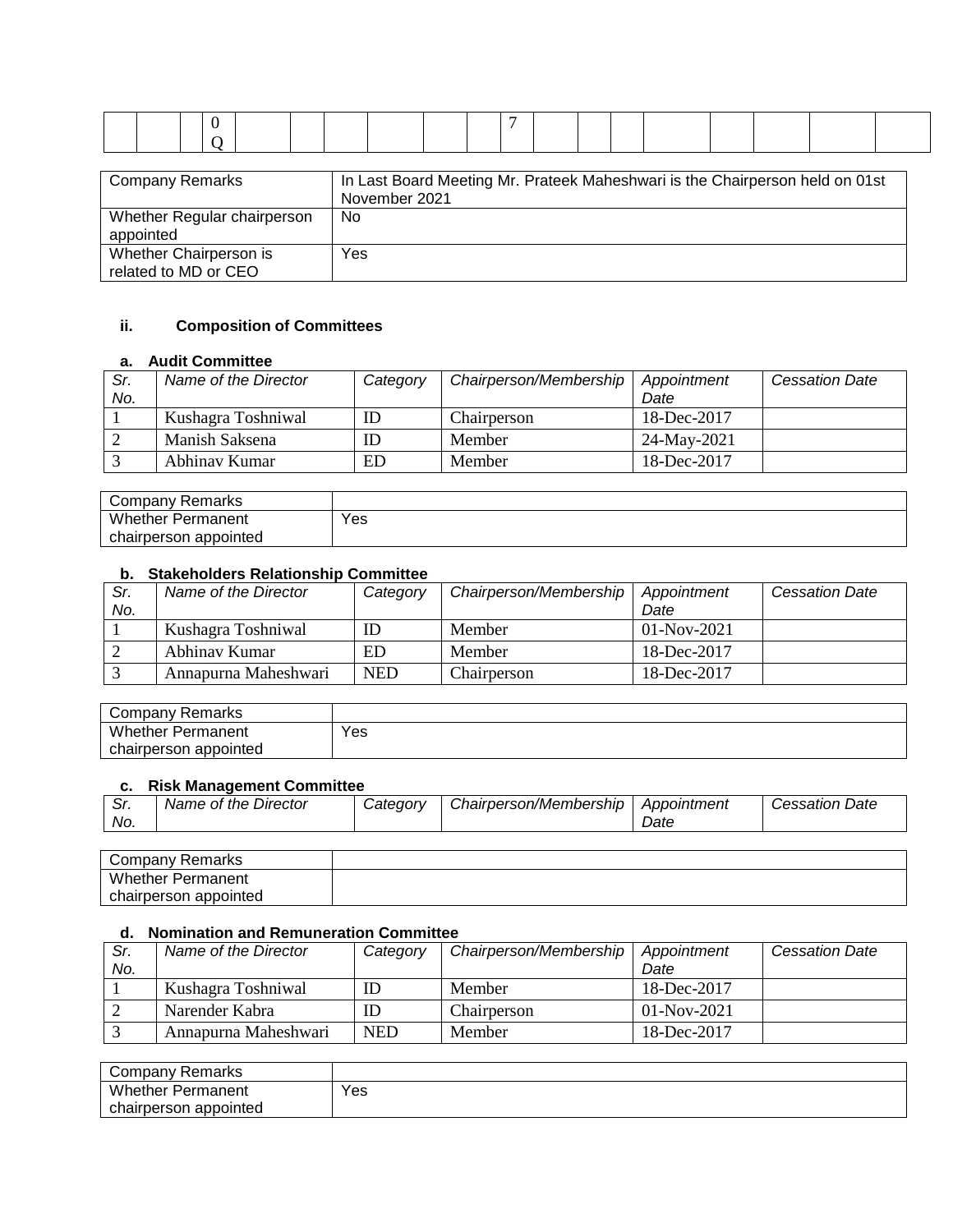#### iii. **Meeting of Board of Directors**

| Date(s) of Meeting<br>(if any) in the<br>previous quarter | Date(s) of Meeting<br>(if any) in the<br>relevant quarter | Whether<br>requirement of<br>Quorum met | Number of<br><b>Directors present</b> | <b>Number of Independent</b><br>Directors present |
|-----------------------------------------------------------|-----------------------------------------------------------|-----------------------------------------|---------------------------------------|---------------------------------------------------|
| $17-$ Sep $-2021$                                         | $01-Nov-2021$                                             | Yes                                     |                                       |                                                   |

| Company Remarks               |     |
|-------------------------------|-----|
| Maximum gap between any       | -44 |
| two consecutive (in number of |     |
| days)                         |     |

### iv. **Meeting of Committees**

| Name of the<br><b>Committee</b> | Date(s) of<br>meeting during<br>of the committee<br>in the previous<br>quarter | Date(s) of<br>meeting of the<br>committee in the<br>relevant quarter | Whether<br>requirement<br>of Quorum<br>met (Yes/No) | <b>Number of</b><br><b>Directors</b><br>present | Number of<br>independent<br>directors<br>present |
|---------------------------------|--------------------------------------------------------------------------------|----------------------------------------------------------------------|-----------------------------------------------------|-------------------------------------------------|--------------------------------------------------|
| <b>Audit Committee</b>          |                                                                                | $01-Nov-2021$                                                        | Yes                                                 |                                                 |                                                  |

| Company Remarks               |  |
|-------------------------------|--|
| Maximum gap between any       |  |
| two consecutive (in number of |  |
| days) [Only for Audit         |  |
| Committee]                    |  |

#### v. **Related Party Transactions**

| <b>Subject</b>                                                                                            | <b>Compliance status</b><br>(Yes/No/NA) | <b>Remark</b> |
|-----------------------------------------------------------------------------------------------------------|-----------------------------------------|---------------|
| Whether prior approval of audit committee obtained                                                        | Yes                                     |               |
| Whether shareholder approval obtained for material RPT                                                    | Not Applicable                          |               |
| Whether details of RPT entered into pursuant to omnibus<br>approval have been reviewed by Audit Committee | Yes                                     |               |

| Disclosure of notes on related  |  |
|---------------------------------|--|
| party transactions and          |  |
| Disclosure of notes of material |  |
| related party transactions      |  |

### **VI. Affirmations**

- 1. The composition of Board of Directors is in terms of SEBI (Listing obligations and disclosure requirements) Regulations, 2015. - **Yes**
- 2. The composition of the following committees is in terms of SEBI(Listing obligations and disclosure requirements) Regulations, 2015